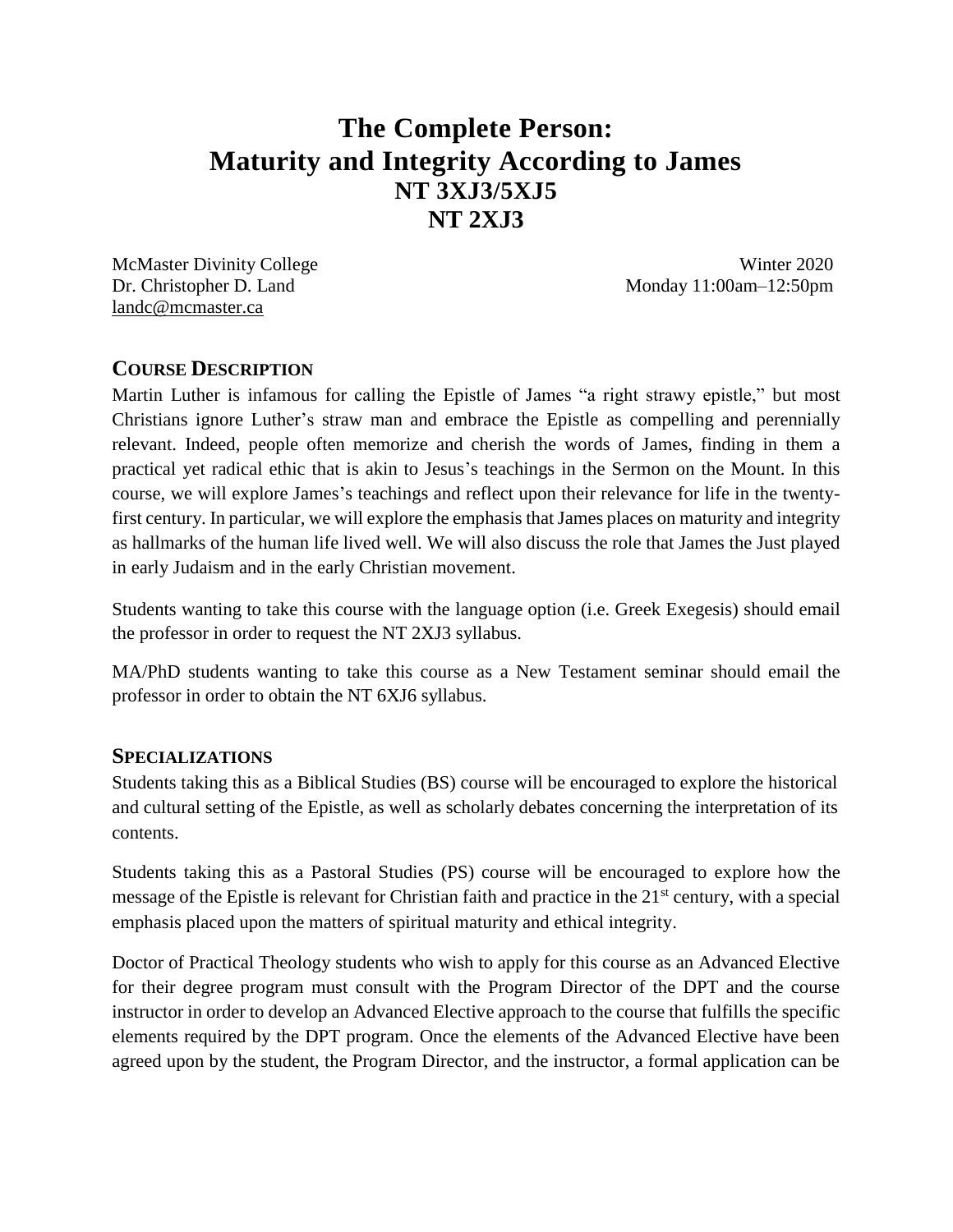made for an Advanced Elective in connection with this course. Once the application is accepted, DPT students can proceed with the course as part of their degree program.

# **COURSE OBJECTIVES**

Having completed this course successfully, students should:

## *Knowing*

- Remember the structure and content of the Epistle of James;
- Be familiar with introductory issues and scholarly debates concerning the Epistle;
- Understand the major theological and ethical teachings found in the Epistle;
- Be more familiar with the Greek of the NT (NT 2XJ3 and 6XJ6 only).

## *Being*

- Appreciate the importance of participating in critical and respectful discussions concerning biblical texts;
- Be sensitive to the historical and cultural environment in which the early church first communicated the gospel;
- Embody the ethical seriousness that is so evident throughout the Epistle of James;
- Be cautious interpreters of Greek texts (NT 2XJ3 and 6XJ6 only).

## *Doing*

- Be able to read and understand books that engage with James in a critical manner;
- Be able to talk intelligently about James;
- Be able to explain and demonstrate how James is relevant to contemporary Christianity;
- Be cultivating habits of life that are consistent with the teachings of James;
- Be able to examine the Epistle of James in its original Greek (NT 2XJ3 and 6XJ6 only).

## **COURSE PREREQUISITES**

Prerequisites for NT 2XJ3: a minimum of two semesters in Greek language study.

# **COURSE REQUIREMENTS**

Note: Students are required to complete all of the following assignments. No unfinished assignments are permitted. *Each written assignment should be uploaded in Microsoft Word format to Avenue to Learn. A penalty of 2% per day will be applied to all late assignments. Assignments cannot be submitted after April 8 th without written permission from the Office of the Registrar [\(thomn@mcmaster.ca\).](mailto:thomn@mcmaster.ca))*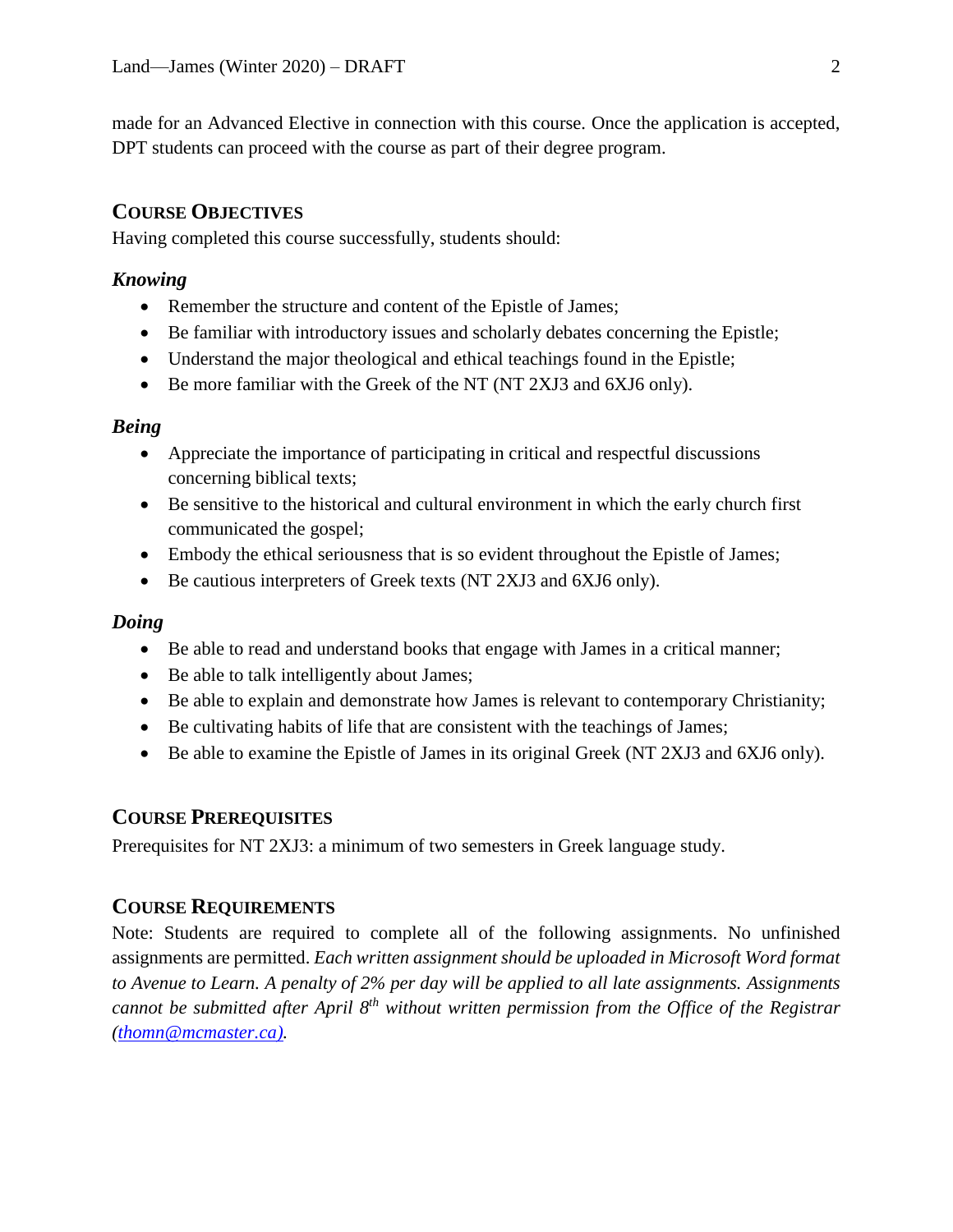#### *Initial Orientation (10%)*

During the first week of class, you will read three brief journal articles (made available on A2L) that discuss how particular communities have approached the interpretation of the Epistle of James. These articles will help you to reflect thoughtfully on your own situatedness as a reader of the Bible. Having read them, you will next read through the entire Epistle of James. Finally, you will spend some time reflecting on yourself as a reader, identifying factors that (consciously or unconsciously) affect your interaction with the Epistle. Examples might include the influence of your ecclesial tradition, your past history of reading or studying the letter, your socio-economic status, specific theological commitments that have bearing on key passages, etc. The outcome of the exercise will be a 500-word reflection essay in which you introduce yourself to the class as a reader of the Bible and as a participant in class discussions. The initial orientation must be posted to A2L before **11:00am on January 13th**, by which time you will also need to have reported your reading of the assigned articles (see below).

## *Secondary Reading and Class Discussions (15% + 15% = 30% total)*

Prior to each class session (i.e. **each week before 11:00am**), you must report your completion (or non-completion) of some assigned readings that discuss the Epistle of James (see the schedule below; the McKnight commentary should be purchased, but the other readings will be made available on A2L). These readings are essential to the class, not only because they will stimulate you to think more carefully about James but also because they will form the basis for in-class discussions. Each week, I will provide an initial lecture that draws out and clarifies specific interpretive issues raised by the assigned readings. You will then consider your own response to these issues by discussing them with a few fellow students. Following your small group discussion, a representative of your group will offer a brief report to the class, outlining general areas of consensus, specific points of disagreement, and important outstanding questions. NB: Students are expected to attend class and to participate in both small-group and whole-class discussions. If a student consistently fails to attend class, he or she will not be eligible for a passing grade in the course.

## *Informed Re-Orientation (40% for BS students; 20% for PS students)*

At the midway point of the semester, you will write a well-researched essay in which you introduce the Epistle of James as both an ancient letter and a work of sacred scripture. You should write as though you are introducing the text to an uninformed reader who wishes to understand both where the letter came from and why it is still regarded as important and transformative by contemporary readers. The essay should be well-documented and should properly cite not only the assigned readings but also other scholarly publications (such as academic commentaries on the Epistle, general reference works such as dictionaries, encyclopedias, or NT introductions, and peerreviewed journal articles). It must articulate your own views while demonstrating awareness of scholarly debates. Major introductory issues for discussion include authorship, audience, date, and provenance (each of which can be implied and/or actual), as well as the genre/function of the text and its main themes/theology (i.e. relationship to ideas or practices advocated in other Jewish and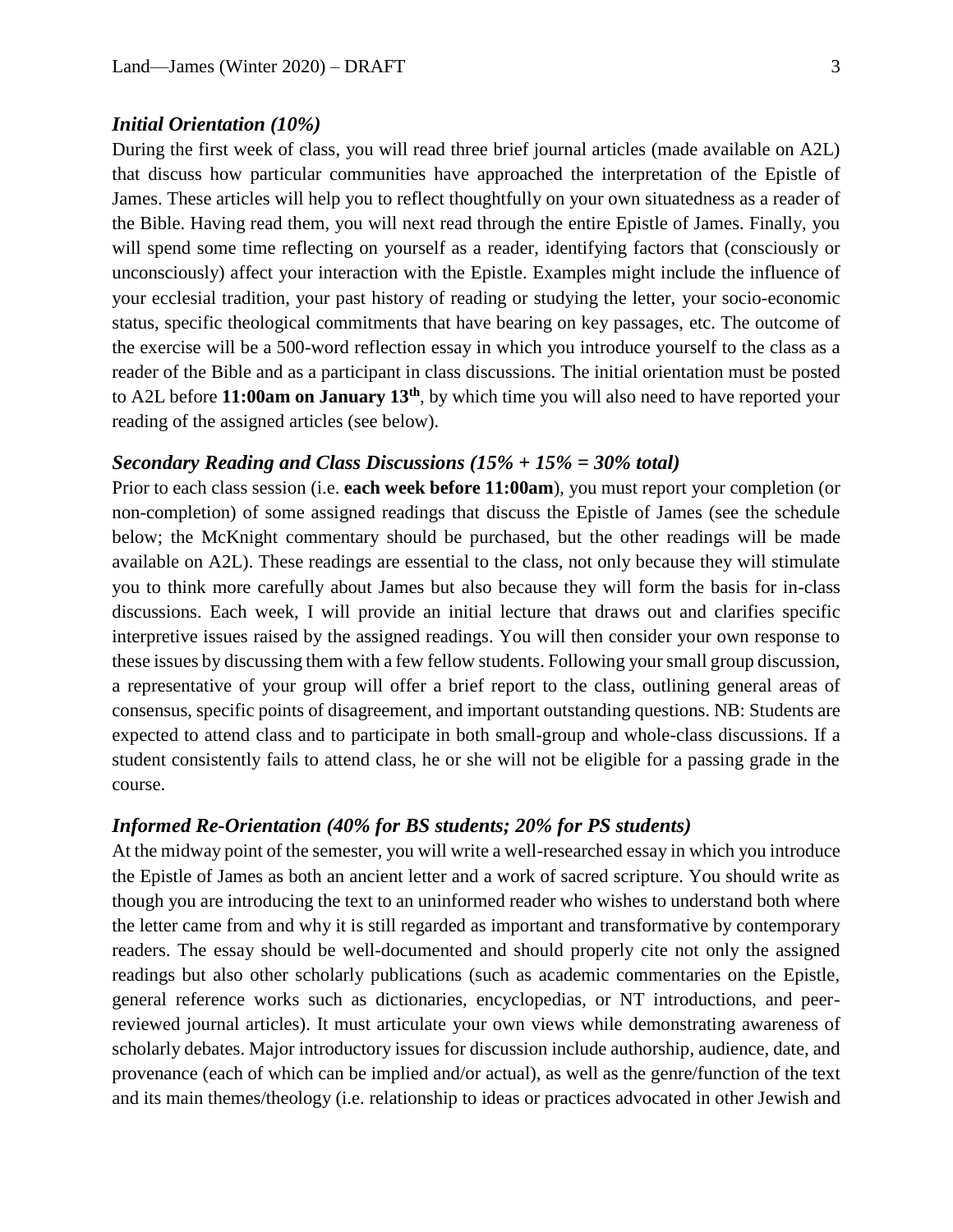Greco-Roman writings). Your discussion of James as sacred scripture should build an intelligent case for the ongoing relevance of the letter to a specific twenty-first century community (of your own choosing), with explicit discussion of specific factors that might be seen to complicate or problematize the ongoing relevance of the letter for that particular community (e.g. delay of the Parousia, Christian anti-Judaism, non-Jewish and non-Torah-observant readers, metaphysical naturalism, socio-economic status, etc.). The essay must be 3,000 words in length and must be uploaded to A2L before **11:00am on February 24th** .

## *Intentional Disorientation (20% for BS students; 40% for PS students)*

 $(D<sup>S</sup>)$   $(D<sup>S</sup>)$ 

During the second half of the course, you will once again read the Epistle of James together with a recent commentary on the text (i.e. McKnight) while we work our way through the letter as a class. Drawing upon this engagement with the letter, you must produce five (5) thoughtful provocations of approximately 400 words each (one might say, "devotions," except that this perhaps assumes too narrow an audience) in which you cite the Epistle of James and then extend to your reader a similarly prophetic comfort or critique. Your provocations must leverage the things that you have already learned in the course, so that they move beyond thoughtless repetition of James and towards a thoughtful consideration of what God is saying today in and through this ancient letter. Each application of James's words should disrupt some (conscious or unconscious) belief or habit that characterizes some particular Christian group, but the details are entirely yours to choose. I am looking especially for penetrating "readings" of James and of contemporary Christianity, of the sort that might enable us to see ourselves and our circumstances in a new light. The provocations will be individually posted to A2L according to the schedule below (i.e. **before 11:00am each week beginning on March 9th**). The posts will be visible to the entire class, and we will have a concluding class discussion on April  $6<sup>th</sup>$  in which we explore the various provocations and discuss both the witness of James and its formative role in the church today.

## **GRADING SUMMARY**

|                                   | (PS) | (B2)        |
|-----------------------------------|------|-------------|
| <b>Initial Orientation</b>        | 10%  | 10%         |
| <b>Secondary Reading</b>          | 15%  | 15%         |
| Participation in Discussions      | 15%  | 15%         |
| <b>Informed Re-Orientation</b>    | 40%  | 20%         |
| <b>Intentional Disorientation</b> | 20%  | 40%         |
| Total                             |      | 100\% 100\% |
|                                   |      |             |

#### **TEXTBOOKS**

All students are required to possess an English translation of the New Testament, as well as:

McKnight, Scot. *The Letter of James*. NICNT. Grand Rapids: Eerdmans, 2011.

Note: Additional electronic readings will be made available through Avenue to Learn (A2L).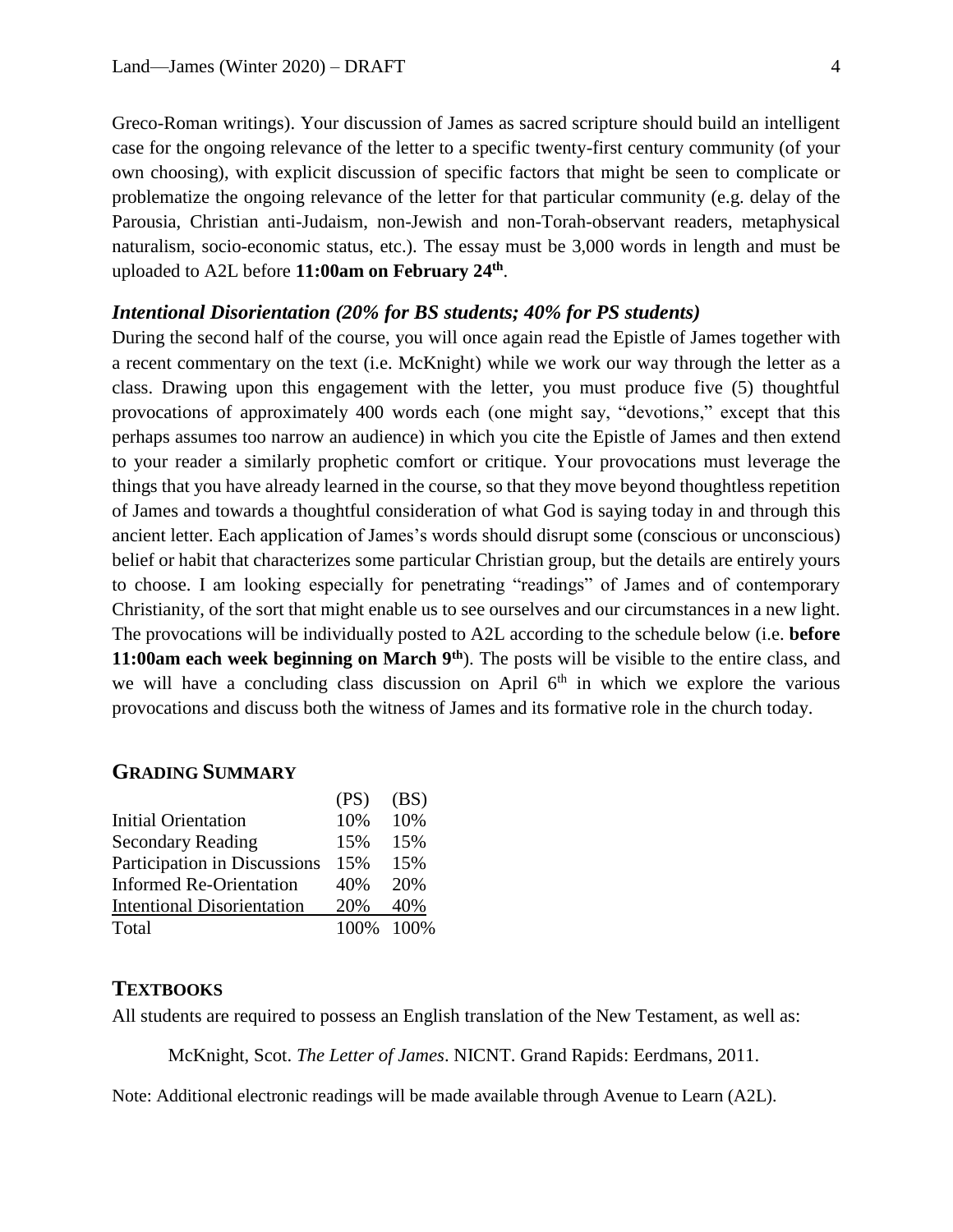All required textbooks for this class are available from the College's book service, READ On Bookstore, Room 145, McMaster Divinity College. Texts may be purchased on the first day of class. For advance purchase, you may contact READ On Bookstore, 5 International Blvd, Etobicoke, ON, M9W 6H3: phone 416.620.2934; fax 416.622.2308; email [books@readon.ca.](mailto:books@readon.ca) Other book services may also carry the texts.

|  | <b>SEMINAR SCHEDULE</b> |
|--|-------------------------|
|--|-------------------------|

| Dates          | Reading<br>(due $@11am$ ) | Written<br>Assignments<br>(due $@11am$ ) | <b>Seminar Sessions</b>      |  |
|----------------|---------------------------|------------------------------------------|------------------------------|--|
| Jan            |                           |                                          |                              |  |
| 6              |                           |                                          | Who Reads James?             |  |
|                | George (2000)             |                                          |                              |  |
| Jan<br>13      | Allison (2014)            | Orientation                              | James the Just               |  |
|                | Bauckham (1999)           |                                          |                              |  |
| Jan            | Hartin (2005)             |                                          | James and Judaism            |  |
| 20             | Tiller (2005)             |                                          |                              |  |
| Jan            | McKnight (1999)           |                                          | James and Jesus              |  |
| 27             | Bauckham (2001)           |                                          |                              |  |
| Feb            | Painter (2005)            |                                          | James and "Christianity"     |  |
| 3              |                           |                                          |                              |  |
| Feb            | Allison (2001)            |                                          | The Epistle of James         |  |
| 10             | Land (2019)               |                                          |                              |  |
| Feb            | Smith (2016)              |                                          | Thanksgiving (No Class)      |  |
| 17             |                           |                                          |                              |  |
| Feb            | McKnight (pp. $1-58$ )    | Re-Orientation                           | Who Are the Faithful?        |  |
| 24             |                           |                                          |                              |  |
| Mar            | Jas $1:2-15$              |                                          | Suffering and Trust          |  |
| $\overline{2}$ | McKnight (pp. 59–122)     |                                          |                              |  |
| Mar            | Jas 1:16-2:26             | Disorientation #1                        | Mercy and Torah              |  |
| 9              | McKnight (pp. 122-263)    |                                          |                              |  |
| Mar            | Jas $3:1-4:12$            | Disorientation #2                        | Maturity and Integrity       |  |
| 16             | McKnight (pp. 264–366)    |                                          |                              |  |
| Mar            | Jas 4:13-5:12             | Disorientation #3                        | <b>Wealth and Justice</b>    |  |
| 23             | McKnight (pp. 366–429)    |                                          |                              |  |
| Mar            | Jas 5:13-20               | Disorientation #4                        | <b>Healing and Community</b> |  |
| 30             | McKnight (pp. 430-461)    |                                          |                              |  |
| Apr<br>6       |                           | Disorientation #5                        | Who Will Speak Today?        |  |